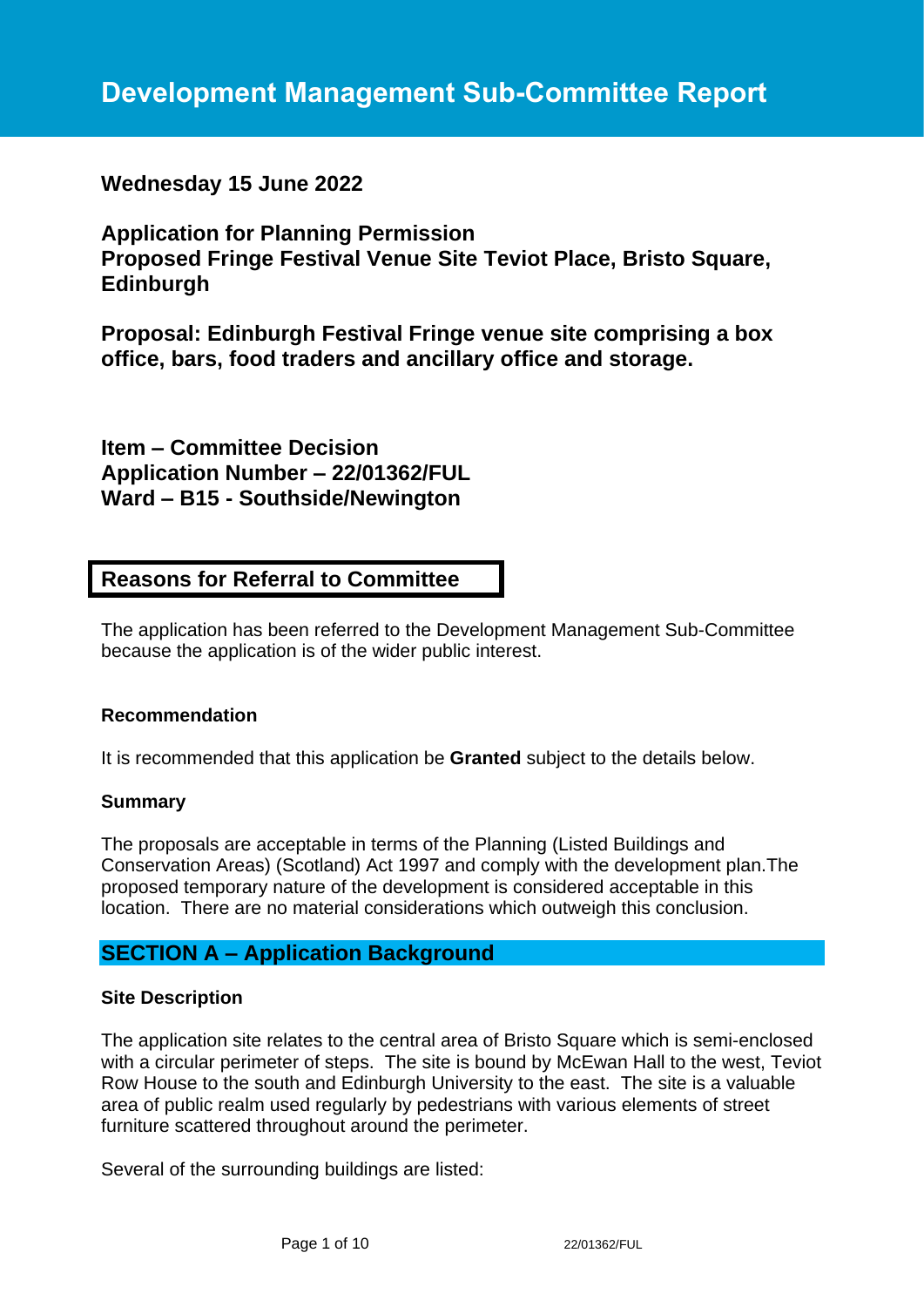- − Category A listed McEwan Hall (Ref: LB27993) directly to the west of the application site;
- − Category A listed Reid School of Music (Ref: 27995) to the south west of the application site; and
- − Category B listed McEwan Lantern Pillar (Ref: 27994) to the south east of the site.

The application site is located within the South Side Conservation Area and the Old and New Towns of Edinburgh World Heritage Site.

# **Description Of The Proposal**

The proposal seeks to erect temporary structures to support 'Underbelly Bristo Square' and will consist of a box office, bars, food traders, toilets and ancillary offices and storage. Entry to the site is non-restricted and free of charge. There will be ramped access throughout the site and lifts into all venues in McEwan Hall. There will also be an accessible toilet located within the main toilet area of the site.

The site will also be used for University of Edinburgh Graduations prior to the commencement of the Edinburgh Festival Fringe.

Proposed Key Dates

- Build Period: 17 June 29 June 2022;
- Operational Period: 30 June 29 August 2022 and
- Strike Period: 30 August 5 September 2022.

#### Proposed Operational Hours

- Graduations (30 June 2 August 2022): 1000-0000;
- Edinburgh Festival Fringe (3 August 29 August 2022): Site Open 1000-0400, Performance Schedule 1100-0030.

## **Supporting Information**

A Planning Statement was submitted with the application which is available to view on the Planning and Building Standards Online Services.

#### **Relevant Site History**

No relevant site history.

#### **Other Relevant Site History**

None.

#### **Pre-Application process**

There is no pre-application process history.

#### **Consultation Engagement**

Historic Environment Scotland

Edinburgh World Heritage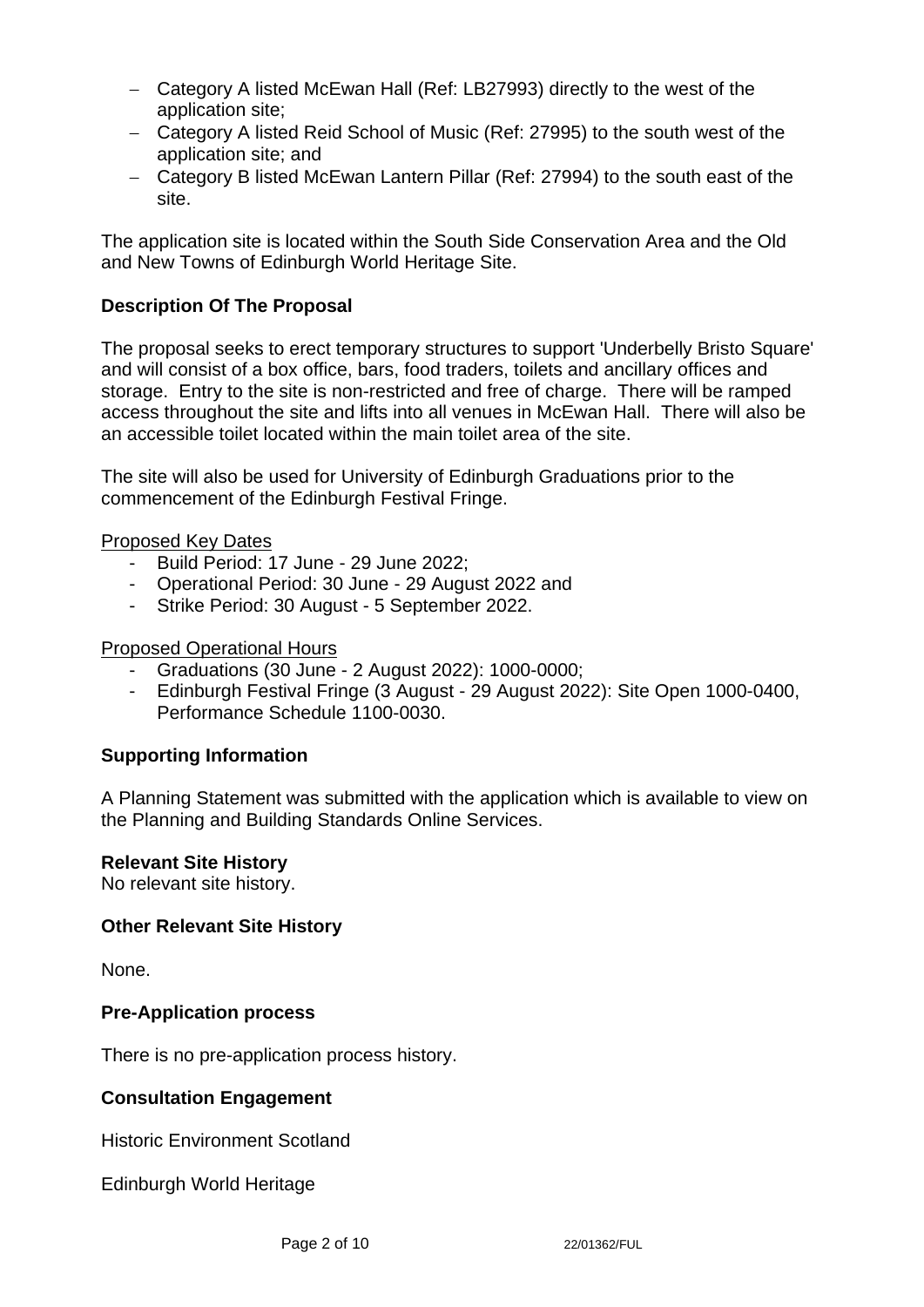# Environmental Protection

## Archaeology

Refer to Appendix 1 for a summary of the consultation response.

## **Publicity and Public Engagement**

**Date of Neighbour Notification:** 13 April 2022 **Date of Renotification of Neighbour Notification:** Not Applicable **Press Publication Date(s):** 29 April 2022; **Site Notices Date(s):** 26 April 2022; **Number of Contributors: 1**

## **Section B - Assessment**

#### **Determining Issues**

Due to the proposals relating to a listed building(s) and being within a conservation area, this report will first consider the proposals in terms of Sections 59 and 64 of the Planning (Listed Buildings and Conservation Areas) (Scotland) Act 1997 (the "1997 Heritage Act"):

- a) Is there a strong presumption against granting planning permission due to the proposals:
	- (i) harming the listed building or its setting? or
	- (ii) conflicting with the objective of preserving or enhancing the character or appearance of the conservation area?
- b) If the strong presumption against granting planning permission is engaged, are there any significant public interest advantages of the development which can only be delivered at the scheme's proposed location that are sufficient to outweigh it?

This report will then consider the proposed development under Sections 25 and 37 of the Town and Country Planning (Scotland) Act 1997 (the 1997 Act):

If the proposal is in accordance with the development plan the determination should be to grant planning permission unless material considerations indicate otherwise?

If the proposal is not in accordance with the development plan the determination should be refuse planning permission unless material considerations indicate otherwise?

In the assessment of material considerations this report will consider:

- − the Scottish Planning Policy presumption in favour of sustainable development, which is a significant material consideration due to the development plan being over 5 years old;
- − equalities and human rights;
- − public representations and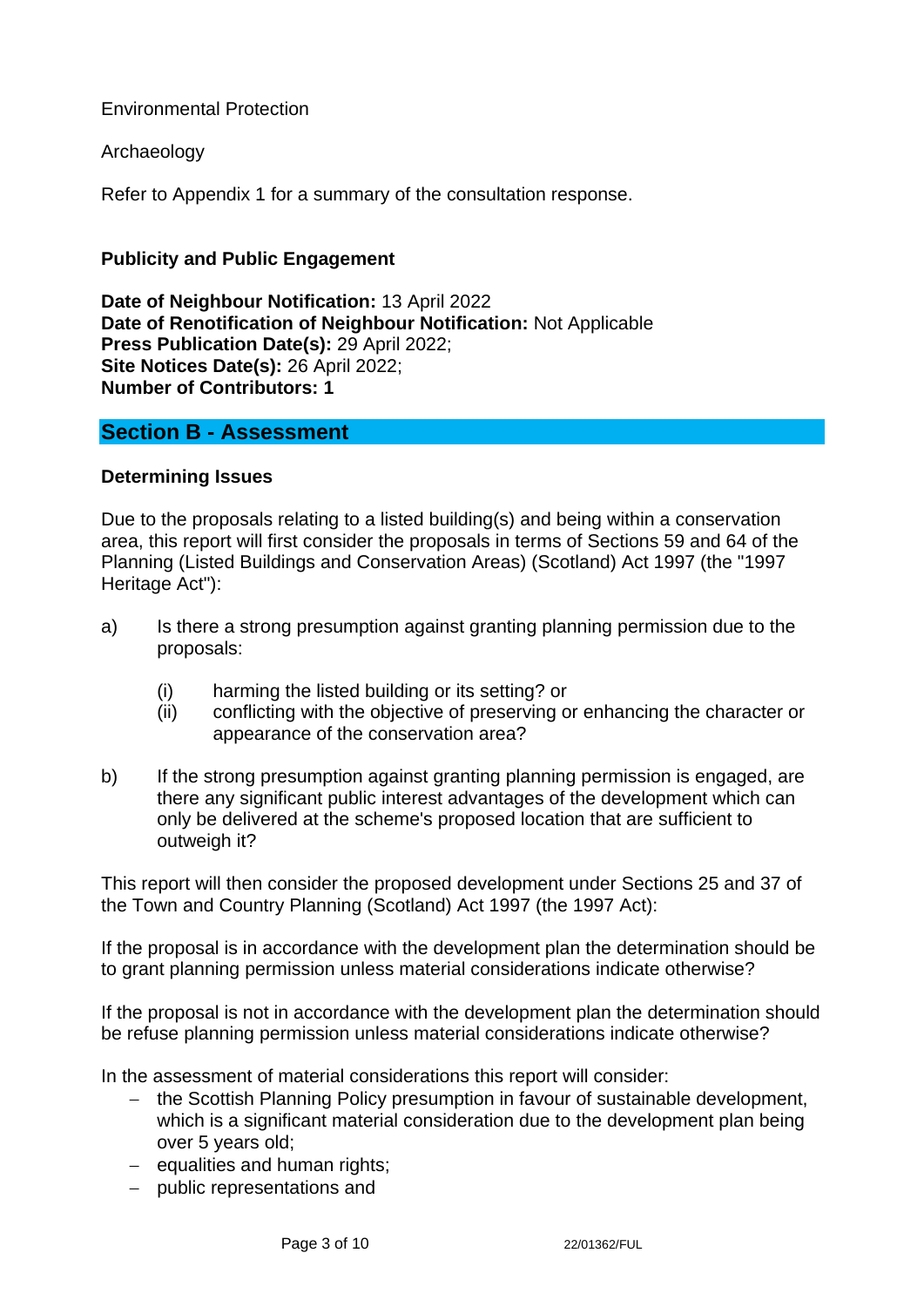− any other identified material considerations.

# **Assessment**

To address these determining issues, it needs to be considered whether:

## **a) The proposals harm the listed building and its setting?**

The following HES guidance is relevant in the determination of this application:

- − Managing Change Setting
- − Managing Change World Heritage

The Managing Change guidance states setting can be important to the way in which historic structures or places are understood, appreciated and experienced. It can often be integral to a historic asset's cultural significance.

Setting often extends beyond the property boundary or 'curtilage' of an individual historic asset into a broader landscape context. Development proposals should seek to avoid or mitigate detrimental impacts on the settings of historic assets.

Given the temporary nature of the proposal, it is considered there will be no adverse impact on the surrounding listed buildings and their setting.

## **Conclusion in relation to the listed building**

The proposal will have no detrimental impact on the setting of the neighbouring listed buildings. The proposal therefore is acceptable with regard to section 59(1) of the Planning (Listed Buildings and Conservation Areas) (Scotland) Act 1997.

## **b) The proposals harm the character or appearance of the conservation area?**

Section 64(1) of the Planning (Listed Buildings and Conservation Areas) (Scotland) Act 1997 states:

"In exercise, with respect to any buildings or other land in a conservation area, of any powers under any of the provisions in subsection (2), special attention shall be paid to the desirability of preserving or enhancing the character or appearance of that area."

The application site is located within the Second Expansion Area of the South Side Conservation Area. The South Side Conservation Area Character Appraisal emphasises the harmonious scale, massing and materials and the significance of key institutional buildings within the area. It notes that Bristo Square is extremely permeable for pedestrians and provides an appropriate setting to the McEwan Hall.

Whilst the proposal would reduce the available area for pedestrians for a temporary period, the square would become a focal point and bring additional vibrancy to the well utilised area of public realm. The structures will be located in an area of open space on a smaller scale than any of the important surrounding historic buildings. The proposal will not detract from the character or appearance of the conservation area.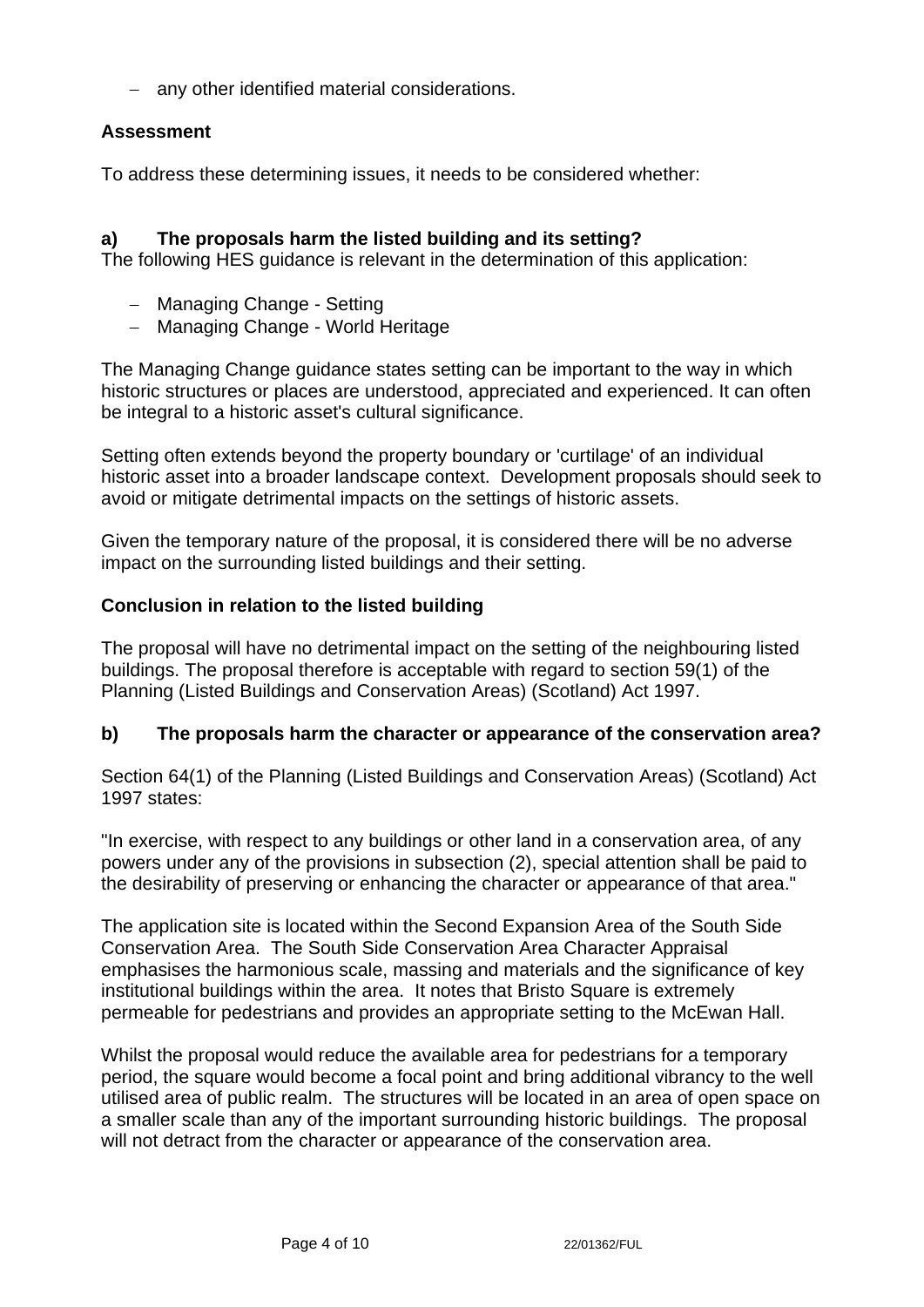# **Conclusion in relation to the conservation area**

Whilst the proposal would reduce the available area for pedestrians for a temporary period, the square would become a focal point and bring additional vibrancy to the area of public realm. The structure will be located in an area of open space on a smaller scale than any of the important surrounding historic buildings. The proposal will not detract from the character or appearance of the conservation area.

# **c) The proposals comply with the development plan?**

The development plan comprises the Strategic and Local Development Plans. The relevant Edinburgh Local Development Plan 2016 (LDP) policies to be considered are:

- − LDP Design policies Des 1, Des 4 and Des 5;
- − LDP Environment policies Env 1, Env 3 and Env 6; and
- − LDP Shopping and Leisure policy Ret 7.

The non-statutory 'Listed Buildings and Conservation Area' guidance is a material consideration that is relevant when considering policies Env 4 and Env 6.

# Use

LDP Policy Ret 7 (Entertainment and Leisure Developments - Preferred Locations) seeks to ensure that entertainment and leisure developments can be integrated well with the surrounding environment, are easily accessible by sustainable transport modes and do not introduce unacceptable noise and late night disturbance to local residents.

The site is located within the City Centre in the Local Development Plan. It is considered the proposal can be well integrated into the surrounding environment with minimal impact on the historic environment. The proposal is located within a central location which is considered easily accessible by various sustainable modes of transport and no parking will be provided.

Impacts of noise and disturbance in relation to criterion b) are considered below.

The principle of development is considered acceptable given the temporary nature of the proposal and is supported in this location. The proposal complies with LDP Policy Ret 7.

## World Heritage Site

LDP Policy Env 1 (World Heritage Sites) states that "development which would harm the qualities which justified the inscription of the Old and New Towns of Edinburgh... as World Heritage Sites or would have a detrimental impact on a Site's setting will not be permitted."

Edinburgh World Heritage were consulted on this proposal and noted that proposals involving the occupation of public space affect a number of important elements of the World Heritage Site's Outstanding Universal Value (OUV). The proposals to introduce new structures in these important public spaces would disrupt these characteristics and therefore cause a level harm to the OUV of the World Heritage Site.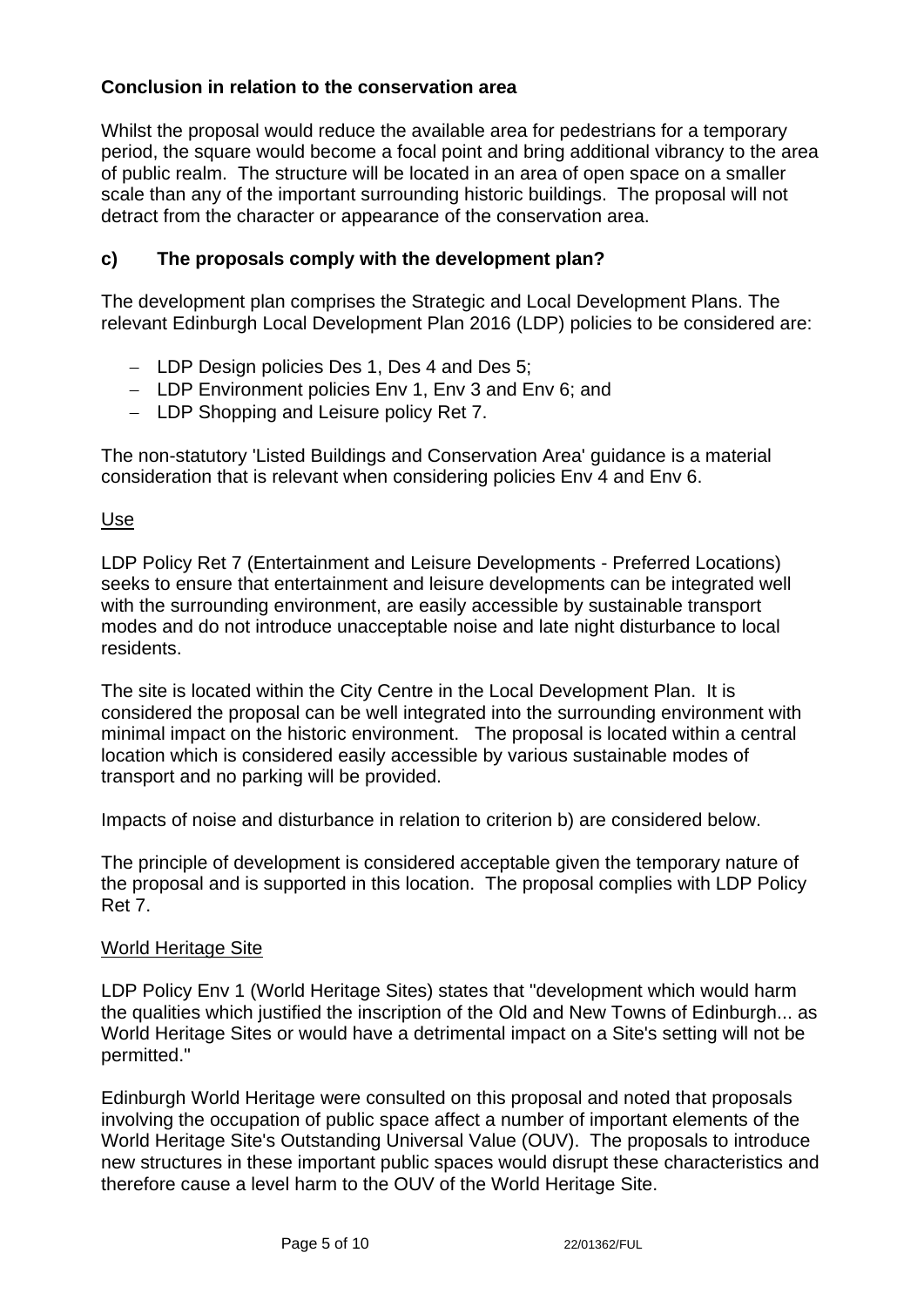However in this case, this is offset to some degree by the specific contribution that the Edinburgh Festival and Fringe themselves make to Edinburgh's heritage and cultural value, as well as the temporary nature of the proposals. It has also been recognised the unique context of recovery from the pandemic.

Therefore, given the temporary nature of the proposal and the contribution to the City's cultural offering and economic recovery, it is considered to comply with LDP Policy Env 1.

#### Listed Buildings and Conservation Area

The impact on surrounding listed buildings and the conservation area has been assessed above and complies with LDP Policies Env 3 and Env 6.

## Amenity

LDP Policy Des 5 seeks to ensure that the amenity of neighbouring residents is not adversely affected by development. There are no residential properties immediately surrounding the application site. Concerns have been raised from businesses that struggle to operate effectively during working hours due to the noise levels. The Noise Management Plan suggests that the outdoor sound system has been designed to focus down on the audience which should contain noise.

It is considered that due to the temporary nature of the proposal, and how busy the area is during the festival it would be difficult to enforce noise restrictions.

The applicant submitted a Noise Management Plan outlining their plans to limit noise pollution to surrounding residents and businesses. However, Environmental Protection have objected to this as they requested a full Noise Impact Assessment. Whilst the proposal will be operational in some form until 0400 daily, any mitigation required from this will be covered via Licensing. On balance, a pragmatic approach must be taken as this is a very busy area during the festival, for a temporary period, and it is considered that overall the proposal is acceptable in planning terms and should be supported.

The proposal complies with LDP Policy Env 5.

## **Conclusion in relation to the Development Plan**

Overall the proposals comply with the Local Development Plan and given the temporary nature of the proposal, is supported in this location. There are no material considerations that would outweigh this conclusion.

## **d) There are any other material considerations which must be addressed?**

The following material planning considerations have been identified:

#### SPP - Sustainable development

Scottish Planning Policy (SPP) is a significant material consideration due to the LDP being over 5 years old. Paragraph 28 of SPP gives a presumption in favour of development which contributes to sustainable development. Paragraph 29 outlines the thirteen principles which should guide the assessment of sustainable development.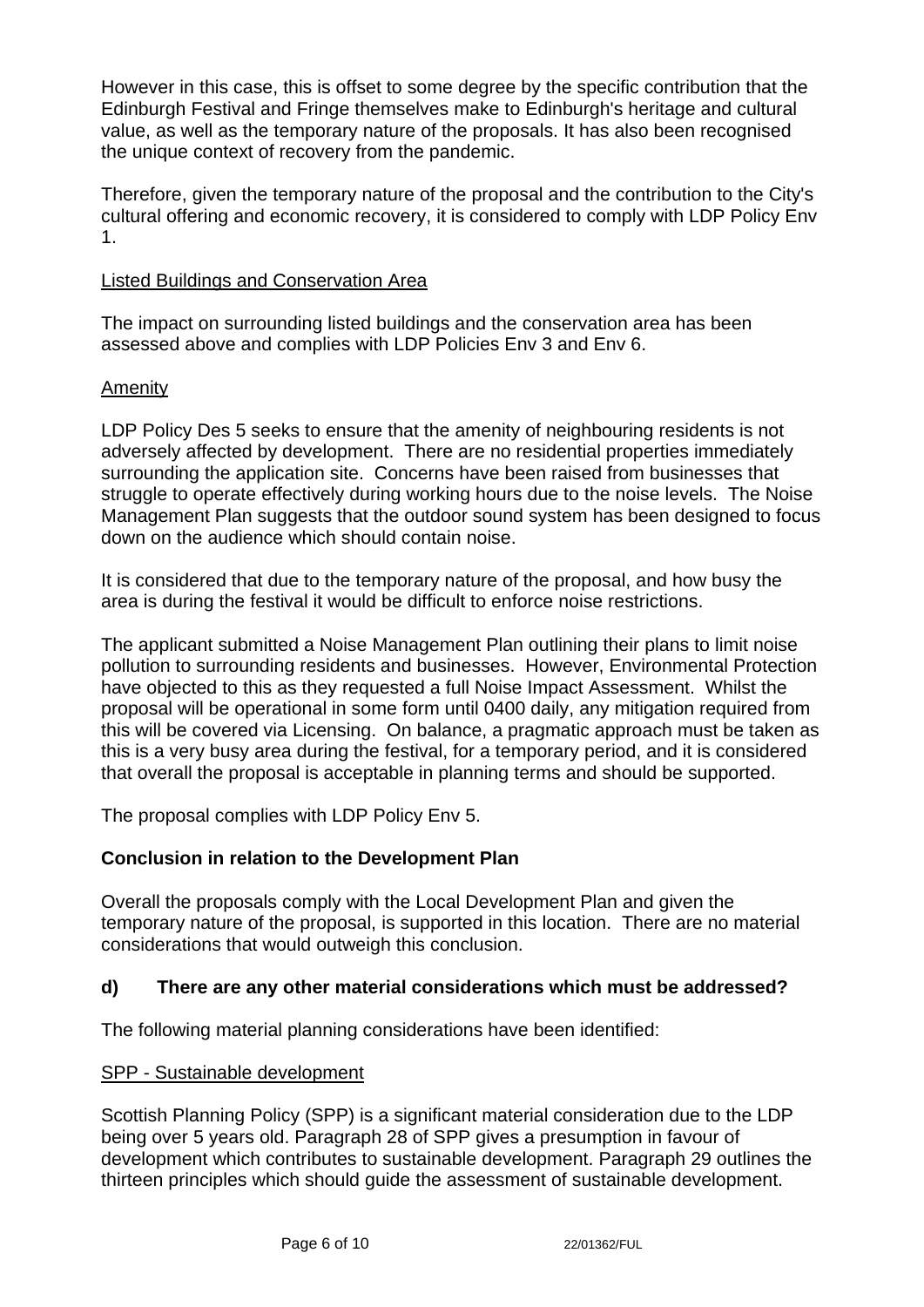Of particular importance in this case is the principle of giving due weight to net economic benefit.

The proposal complies with Paragraph 29 of SPP.

## Emerging policy context

The Draft National Planning Framework 4 is being consulted on at present and has not been adopted. As such, little weight can be attached to it as a material consideration in the determination of this application.

While City Plan 2030 represents the settled will of the Council, it has not yet been submitted to Scottish Ministers for examination. As such, little weight can be attached to it as a material consideration in the determination of this application.

#### Equalities and human rights

Due regard has been given to section 149 of the Equalities Act 2010. No impacts have been identified.

Consideration has been given to human rights. No impacts have been identified through the assessment and no comments have been received in relation to human rights.

#### Public representations

One objection was received which is summarised below:

#### *material considerations*

− Concerns over noise during working hours - addressed in section c) above.

# **Conclusion in relation to identified material considerations**

The material considerations noted above have all been fully considered.

#### **Overall conclusion**

The proposal is acceptable in terms of the Planning (Listed Buildings and Conservation Areas) (Scotland) Act 1997 and complies with the development plan. The proposed temporary nature of the development is considered acceptable in this location. There are no material considerations which outweigh this conclusion.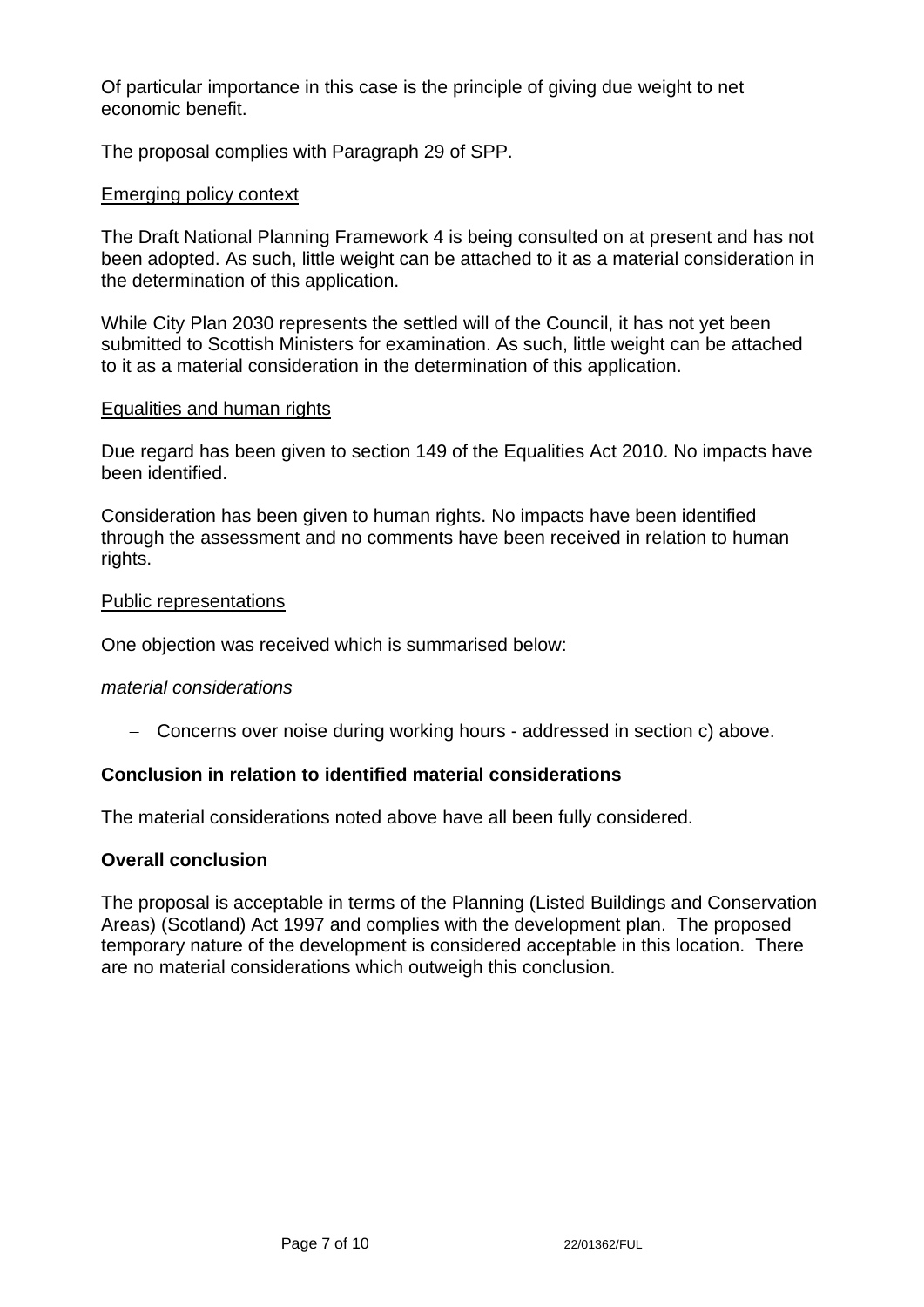# **Section C - Conditions/Reasons/Informatives**

The recommendation is subject to the following;

# **Conditions :-**

1. The development hereby approved shall be permitted during the time period of 17 June 2022 - 5 September 2022 only and all structures shall be removed from the site by 5 September 2022.

## **Reasons**: -

1. In recognition of the temporary nature of the proposals.

# **Informatives**

It should be noted that:

- 1. No development shall take place on the site until a 'Notice of Initiation of Development' has been submitted to the Council stating the intended date on which the development is to commence. Failure to do so constitutes a breach of planning control, under Section 123(1) of the Town and Country Planning (Scotland) Act 1997.
- 2. As soon as practicable upon the completion of the development of the site, as authorised in the associated grant of permission, a 'Notice of Completion of Development' must be given, in writing to the Council.

## **Background Reading/External References**

To view details of the application, go to the Planning Portal

## **Further Information -** [Local Development Plan](https://www.edinburgh.gov.uk/local-development-plan-guidance-1/edinburgh-local-development-plan/1)

**Date Registered: 21 March 2022**

#### **Drawing Numbers/Scheme**

01A-14A

Scheme 1

**David Givan Chief Planning Officer PLACE The City of Edinburgh Council**

Contact: Nicola Orr, Planning Officer E-mail:nicola.orr@edinburgh.gov.uk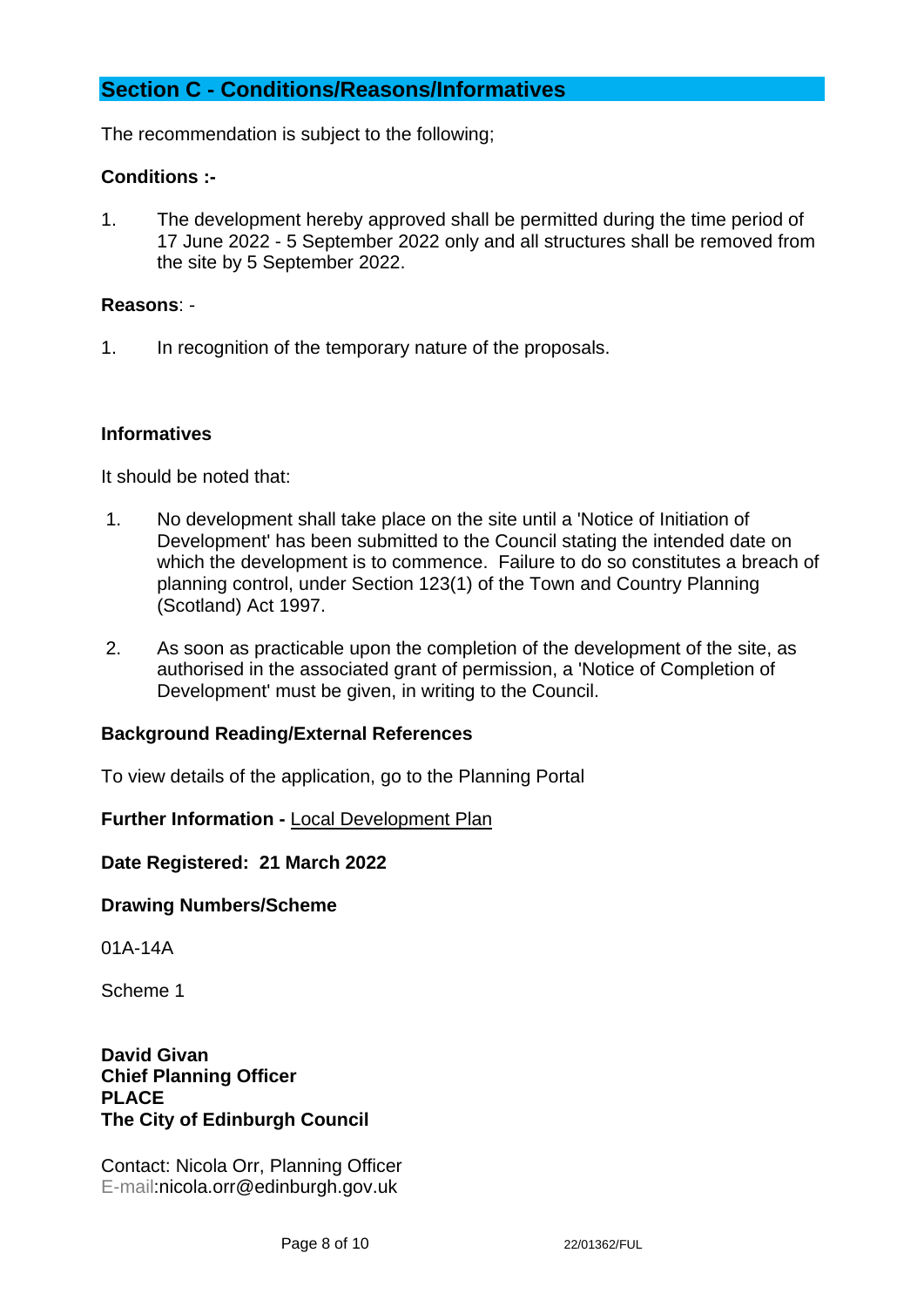Appendix 1

## **Summary of Consultation Responses**

NAME: Historic Environment Scotland COMMENT: No comment. DATE: 26 April 2022

#### NAME: Edinburgh World Heritage

COMMENT: The proposals in prominent public spaces would disrupt the important characteristics of the World Heritage Site's Outstanding Universal Value. However, this is offset to some degree by the contribution the Edinburgh Festival Fringe makes to Edinburgh's heritage and cultural value, and the temporary nature of the proposals.

No objection but strongly advise that great care is taken to ensure that each application is considered carefully on its own merits, and great weight given to the conservation of Edinburgh's outstanding heritage. DATE: 10 May 2022

## NAME: Environmental Protection

COMMENT: Objection - cannot support the application without an accompanying full Noise Impact Assessment. DATE: 3 May 2022

#### NAME: Archaeology

COMMENT: The site is regarded as being of archaeological and historic significance however given the nature of this scheme, it is considered that this proposal will not have any known, significant archaeological implications. DATE: 28 April 2022

The full consultation response can be viewed on the Planning & Building Standards Portal.